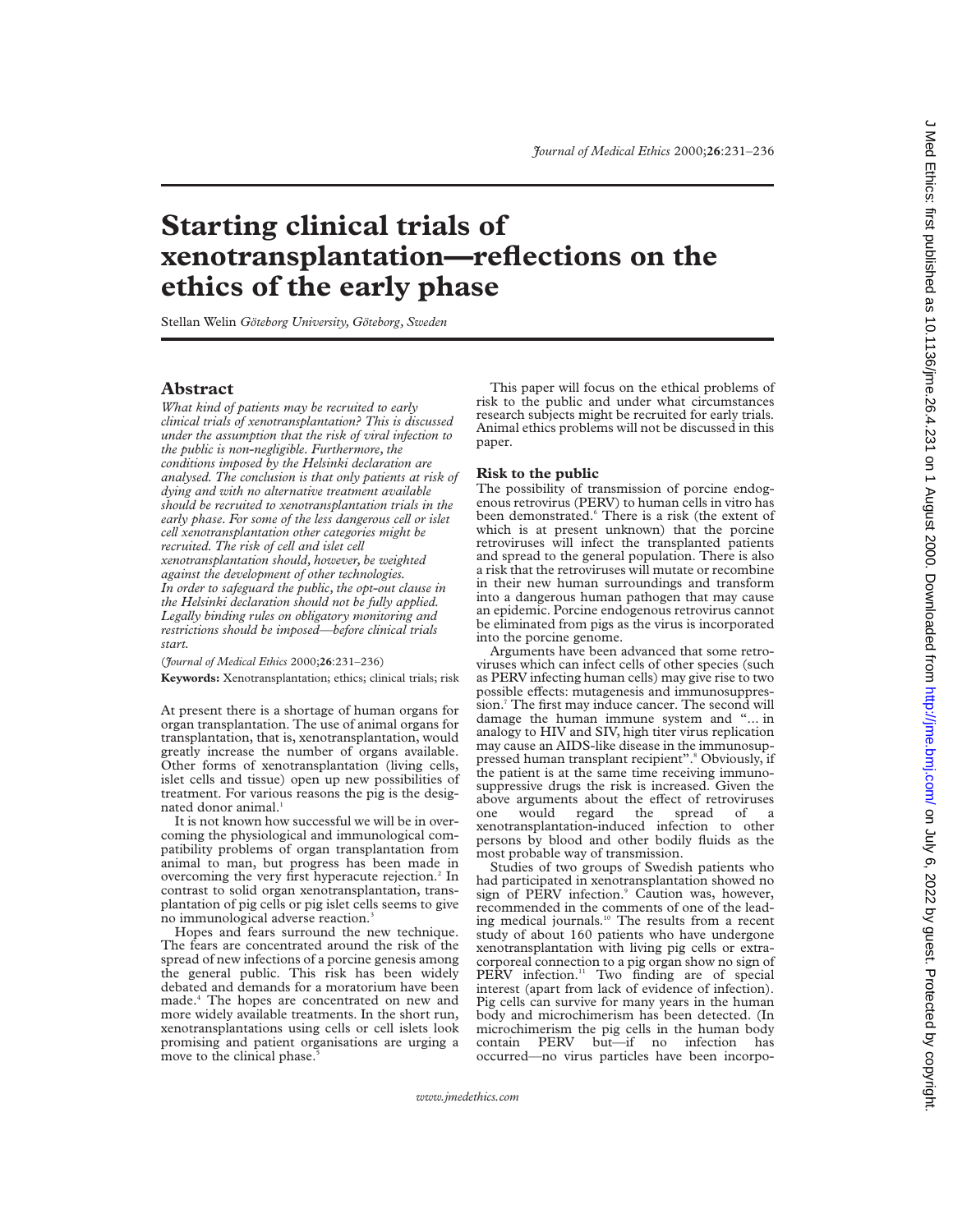rated in the human genome.) These results are encouraging, but the risk that the xenotransplantation may cause PERV infection can still not be ruled out. Whether one can really distinguish between microchimerism and an infection is not clear.12 The real test of the danger of PERV in humans will obviously arise when there is long term survival of xenografts of solid organs in patients.

Furthermore, the risk of PERV has been discovered only recently. Obviously, there may be more viruses around and more, as yet unknown, risks.

#### **Should there be a moratorium?**

In a paper by Fritz Bach *et al* a moratorium has been proposed based on the perceived risk of infections spreading to the public. Risks to the public should be decided by the public. The authors want to have some kind of "... public mechanism for determining the acceptability of, and method of consent to, the risk".13 They claim that: "The level of risk for such infections to the recipient and the likelihood that such infection will spread to others is unknown".<sup>1</sup>

The worst case scenario is, of course, of there being a mutation of a porcine virus that turns it into a murderous human one, which then spreads widely through the human population. Is this a serious risk? Obviously, if the worst case scenario materialises and we have a new deadly plague, we will all agree that it was a very great risk indeed and that, sad to say, very few took it seriously. The problem is that we do not know the probabilities for the various outcomes, nor is there reason to believe that we know all the risks.

The ultimate test will be to search for signs of viral infection following long term survival of xenografts in transplanted patients. This is also recommended by Bach and his co-authors. They want small-scale clinical trials to start, but not before public deliberation on how to monitor and issue restrictions for the participants has taken place. These small-scale clinical trials should go on for a couple of years. After that there should be a break and the results should be evaluated—presumably also for a number of years. Bach *et al* are aware that this break could be difficult and stress that it is important in this evaluation phase to stop further xenotransplantations. After the evaluation phase, the length of which again should be decided by public deliberations, if the danger has not materialised, xenotransplantation could proceed on a larger scale.<sup>15</sup> In the following discussion it is presumed that clinical trials of xenotransplantation are desirable (because of the potential benefits) but that the risks pointed out by Bach and others must be taken into consideration before starting clinical trials.

# **What restrictions should be imposed on early transplanted patients?**

In discussions on clinical trials of xenotransplantation and on safeguarding the public, various forms of restrictions have been discussed. However, much more should be done in this area. That xenotransplanted patients should be monitored life-long, and should not give blood or donate organs are some of the not too severe restrictions which are often mentioned.16 But what about moving around freely in the population, what about sexual relationships, what about having children? And how long must these safeguards be kept in place?

In an influential report issued by the Nuffield Council it is stated that: "It would hardly be acceptable to isolate xenograft recipients suffering from an infectious disease, or to ask them to refrain from sexual intercourse or ... from having children".<sup>17</sup> According to the Nuffield Council such restrictions would be ineffective as well as being ethically problematic. In a recent paper by Hughes criticising the Nuffield Council report for not taking its own risk assessment seriously enough, it is argued that: "… the conclusion to which we are led, if we take seriously both the interests of animals and the risk of disease transmission to humans, is that a moratorium should be imposed upon xenotransplantation procedures at least until possible avenues for increasing the supply of human organs have been exhausted and until a more reassuring judgment can be reached on the prospects for preventing and containing transmitted infections".

In my opinion, we could indeed ask transplanted patients to consent to exactly what the Nuffield Council deemed unethical—namely, as part of their informed consent *before* any trials begin. To impose the restrictions afterwards is ethically problematic. And we must do our outmost to make the restrictions effective by backing them up with legal sanctions. Attempts to increase the number of human organs for transplantation should also be made. The scarcity of human organs will, however, probably remain, and one can envisage a widening of indications for transplantation if more organs become available. Even if most countries were as effective as Spain in harvesting cadaveric organs, there would still not be enough.

Given that stringent safeguards are introduced, a cautious start to the clinical trials of xenotransplantation is consistent with a cautious approach with regard to the risk of viral infections.

The difficulty of controlling and regulating is further aggravated by the freedom of physicians to use innovative measures in order to save lives, or more generally to restore the health of the patient. A new surgical technique can, for example, be used to try to save the life of a patient. Usually the physician does not have to submit the new procedure to an ethics committee for consideration—nor may there be time for such a consultation. The use of new experimental procedures goes on all the time and many of the early xenotransplantations took place in this way.19 The regulation of clinical research by the Helsinki declaration allows for experimental measures to be tried in the clinic without prior consultation with an ethics committee. This clinical freedom must be withdrawn<br>for xenotransplantation procedures—otherwise for xenotransplantation procedures—otherwise regulation will be ineffective.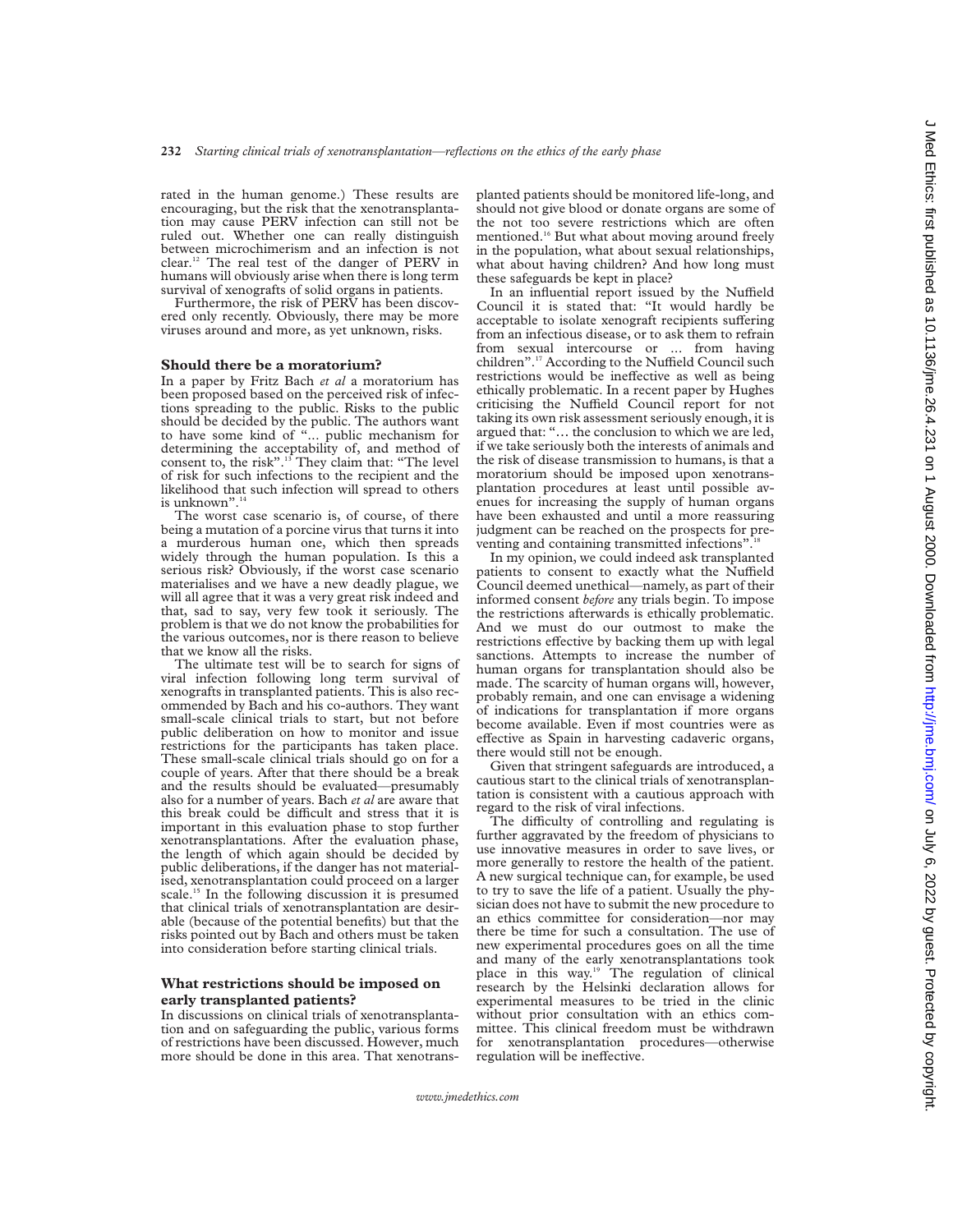In this paper the risk of a spread of a human pathogen induced by PERV infection is assumed to be non-negligible, which means that therefore the early clinical trials must be performed under a strict safety regime. What conditions should be fulfilled by patients recruited to such early clinical trials? I will discuss this, starting with consideration of the Helsinki declaration.

### **The ethical framework for clinical research on humans**

Originally adopted in 1964 the Helsinki declaration has been amended many times, but can still be considered as the basis for the ethical code for medical research on humans.<sup>20</sup> Most institutional review boards or other ethical committees in the area of medical research operate according to the principles of the declaration. Some of the most relevant points are briefly elucidated below.

One important point is that *all clinical trials should be entirely voluntary; the participants should be fully informed and consent freely*. The voluntary character of the trials is stressed by the clause that research subjects *must be able to exit from the research at any time*—no reason need be given—and the exit should not in any way affect the quality of the medical treatment they receive. Imposing strict legally binding safeguards on patients in order to protect the public from xenotransplantation-induced viral infections might conflict with the exit clause. One might, however, allow the research subjects to exit from the scientific part of the trial follow up (for example to study rejection processes) while making participation obligatory in the follow up related to protection against infections spreading to the public.<sup>21</sup>

Another point is that.... *in any medical study, every patient ....should be assured of the best proven diagnostic and therapeutic method*. This puts, for example, stringent conditions on the design and execution of human medical research designed as randomised controlled studies. Such randomised clinical trials are consistent with the Helsinki principles*, if one does not know which of the alternatives in the trial is the better one.* As soon as there is a known (significant) difference between the alternatives, the trial should be terminated and all patients referred to the best possible treatment.

Although clear in theory, the application of the clause of best possible treatment is often difficult in practice. First of all, it is often a problem of statistical interpretation and evaluation of experimental data to find out if there is a significant difference in outcomes. Secondly, the earlier the trial is stopped (the smaller the difference detected) the less scientific information is obtained. There are further problems when trials are done in less developed countries.<sup>22</sup>

The Helsinki declaration stresses that the interests of the research subject should be the first consideration for the medical researcher responsible for the trial. It is stated that an independent committee should investigate and judge the experimental protocol before the trial starts. It is clearly stated that under *no circumstances* should the interests of society overrule considerations for the health of the research subject. In the xenotransplantation case, an implication of the Helsinki principles is that the potential beneficial use of future xenotransplantation for large patient groups should not overrule the risks to, and interests of, the actual patient recruited into a trial. In my opinion, free and voluntary informed consent is a necessary but not sufficient condition for inclusion in a clinical study. Such a point of view may be deemed to be paternalistic and therefore unacceptable.<sup>23</sup>

On the other hand, while there is a generally recognised right for patients not to participate, there is no right of inclusion. Deliberations on how many to recruit to a study should be based on the need to obtain statistical significance and power, not on how many patients might potentially benefit from being included in the study.

The Helsinki declaration is strongly worded and in many ways restrictive. It has, however, a general positive view of medical research, although its general focus on the individual benefits for and risks to the participants make it adverse to more utilitarian arguments for certain types of research. It is not enough that a particular trial is good for society. The Helsinki declaration is, of course, not given by God and is open to change (for example the exit clause in xenotransplantation trials may be changed). I will discuss what the Helsinki principles imply for the early clinical trials of xenotransplantation.

First, the case of life-saving xenotransplantations will be discussed. The typical case would be a patient who needs an organ (or a cell transplantation) in the very near future. Secondly, the case of life-quality enhancing xenotransplantations will be discussed. The patient will not die in the foreseeable future without a new organ or a cell transplantation, but life quality may be increased. A typical case might be transplantaiton of some cells.

#### **Life-saving xenotransplantations**

Assume the safeguards and regulations are in place and clinical trials are about to start. Who should be included in these early studies? It should be in the interests of the research subject to participate. This means that there should be no clearly better alternative than xenotransplantation for that particular patient. Presumably, an allotransplantation will at the very start be better than receiving a xenograft—simply because the one technique has been successfully developed over a long period and the other is just starting. For each individual patient, to obtain an allograft is thus better than a xenograft in the early phase of the trials. The consent of the patient is a necessary but not sufficient condition for inclusion; it is the responsibility of the medical researcher to consider whether it is in the interests of the patient to receive a xenograft. Furthermore, I assume that at this early stage, if an allotransplantation is possible, most patients would prefer it. I certainly would.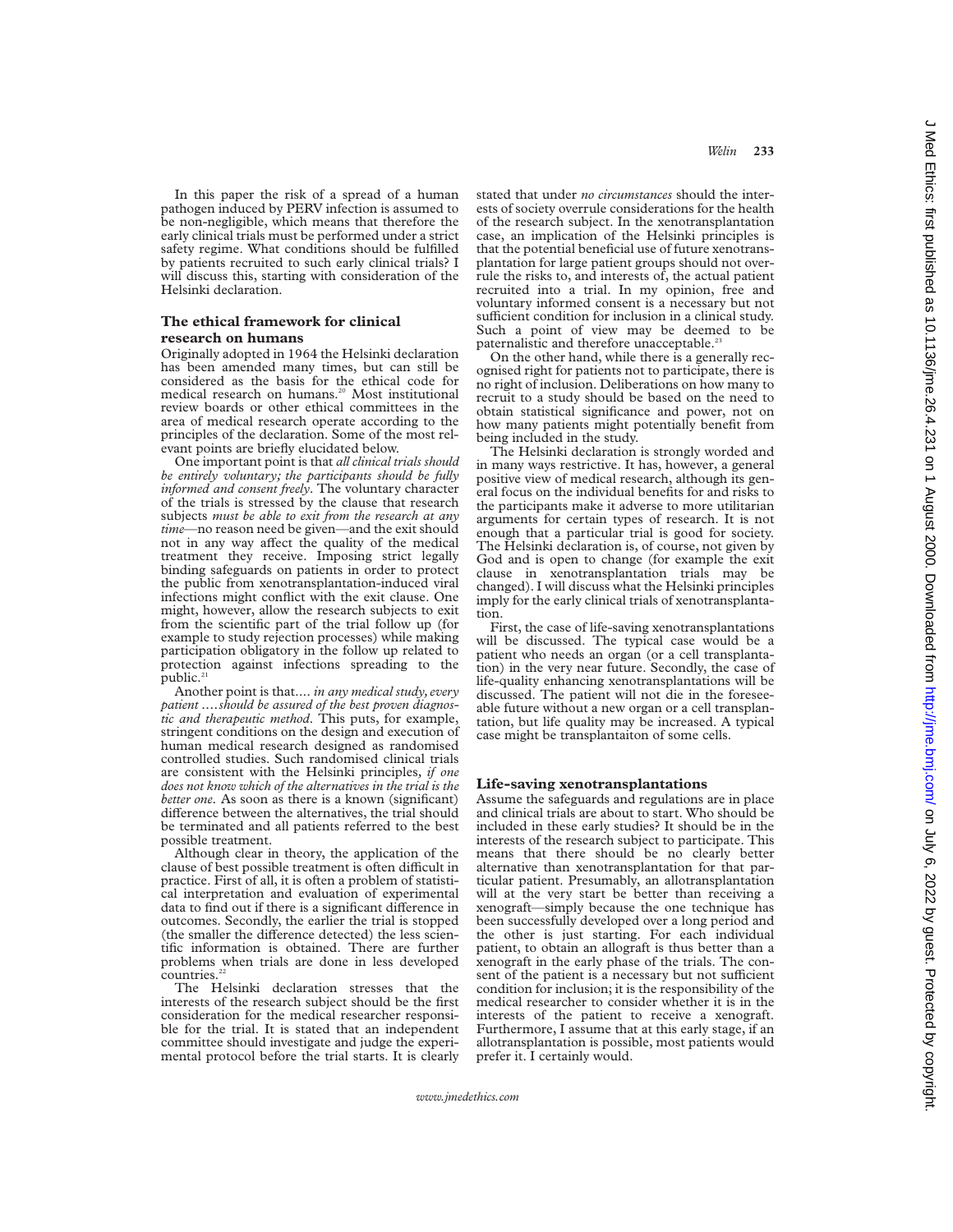Therefore, as a general rule *only patients who for some reason cannot obtain a human organ should in this early phase be considered—as there indeed exists an alternative*. <sup>24</sup> It is not entirely clear, however, what one may mean by an "alternative". Below are four criteria for inclusion in clinical trials of xenotransplantation corresponding to differring interpretations of "alternative". The first is what might broadly be called "medical".

i) The patient cannot wait.

Typically, transplantation must take place at once and there are no human organs available at such short notice. Another group may be patients who have already been transplanted, perhaps more than once, and have become sensitised to human organs.

The second criteria might be labelled "political". ii) There are some rules which lay down that certain categories of patients will not receive allografts.

A typical case would be that some responsible body has adopted a principle, such as age, for example, as a criterion for exclusion in regard to human allotransplantation. Such rules excluding certain patients from allotransplantations must be part of the general health system—and not introduced in order to be able to start clinical trials of xenotransplantation.

If a country does not permit allotransplantation from cadaveric donors, patients in such a country will, in one interpretation, fall into category ii. (Organs obtainable from living donors, ie kidneys, would be an exception). Lack of financial resources on the part of the individual patient may be regarded as falling into this category too, if there has been a political decision that patients must pay for allotransplantation—and xenografts in trials are free. If such patients could be included in the early trials, many could be recruited among the poor in the Third World. But not all the patients that could be recruited should be recruited, and it would be an ugly situation if early xenotransplantation trials were carried out only with poor research subjects.<sup>25</sup> A criterion based on age is different; we all get older.

Apart from these medical and "political" criteria, it seems difficult to avoid introducing a third criterion of a more psychological kind.

iii) The patient cannot bear to wait for an organ for more than, say six months (or some other time to be fixed by "political" decisions).

There may even be a possible religious or moral criterion.

iv) The patient has religious or moral reasons against receiving human organs and would actually prefer animal organs.

There are various problems linked with the above conditions. The drawback of i) is that all the patients recruited to the xenotransplantation trials will be very ill. This means also that the chance of a successful xenotransplantation is also not too high. According to the Helsinki principles it would be wrong to include healthier patients because they are better off waiting for a human organ.

All patients participating in clinical trials of xenotransplantation should give informed consent.

One might wonder whether patients under pressure (being critically ill) can give informed consent. It is a common asssumption when applying the Helsinki principles, that certain groups should never be included. Prisoners, for example, are often thought to be unable to give free consent. Their situation is so bad, the reasoning goes, that participating in medical research and leaving the prison environment for a hospital is "an offer they can't refuse". However, critically ill patients offered the choice between a dangerous but potentially life-saving treatment and doing nothing (and then dying) can also be said to having been given "an offer they can't refuse". Nevertheless, in the clinical setting we believe that free choices can be made by these very ill patients, who in many countries have a legal right to refuse even life-saving treatment. Hence, it is reasonable to think that in the same way category i) patients may be able to give informed consent.

#### **Suicide risk**

The drawback of ii) is that it is not so easy to draw the line in an acceptable way between those who should receive a human organ and those who should not. The problem with iii) is of course that it is more difficult to settle in an "objective" way. How strong should the inability to wait be? Should there be a clear suicide risk? Besides, the psychological reactions of patients depend a great deal on the quality of care and how they are treated while waiting. Applying this criterion might give rise to a conflict of interest. The chances of recruiting healthier patients for the trial (than those recruited under i) is increased if not too many resources are spent on giving this psychological help

The moral and religious criteria pose problems. What is special about such convictions compared with, for example, an altruistic wish to help research? (This is not sufficient to include patients.) Perhaps the difference is that altruistic patients might accept human organs, while patients in category iv) will refuse. As all transplantation must take place with the consent of the patients, patients in this group cannot be given human organs. It is not clear to me if there actually are people with such convictions. If there are, such persons might be recruited into the early trials.

There are thus problems in connection with the criteria. In the early phase, however, it is not possible to go for something less restrictive—because every participant should have the best possible treatment. As pointed out earlier, informed consent is a necessary but not sufficient condition. Restrictions such as the four conditions above must be applied in order to safeguard the interests of the participants in the early trials.

Even if the above criteria seem necessary according to the Helsinki declaration, there are not enough human organs for everyone who needs a transplantation. Even if xenotransplantation is carried out only as a trial, everyone who participates in the trial—if successful—shortens the queue for human organs.<sup>26</sup> Altogether, more lives might be saved and new knowledge gained. The collective of

*www.jmedethics.com*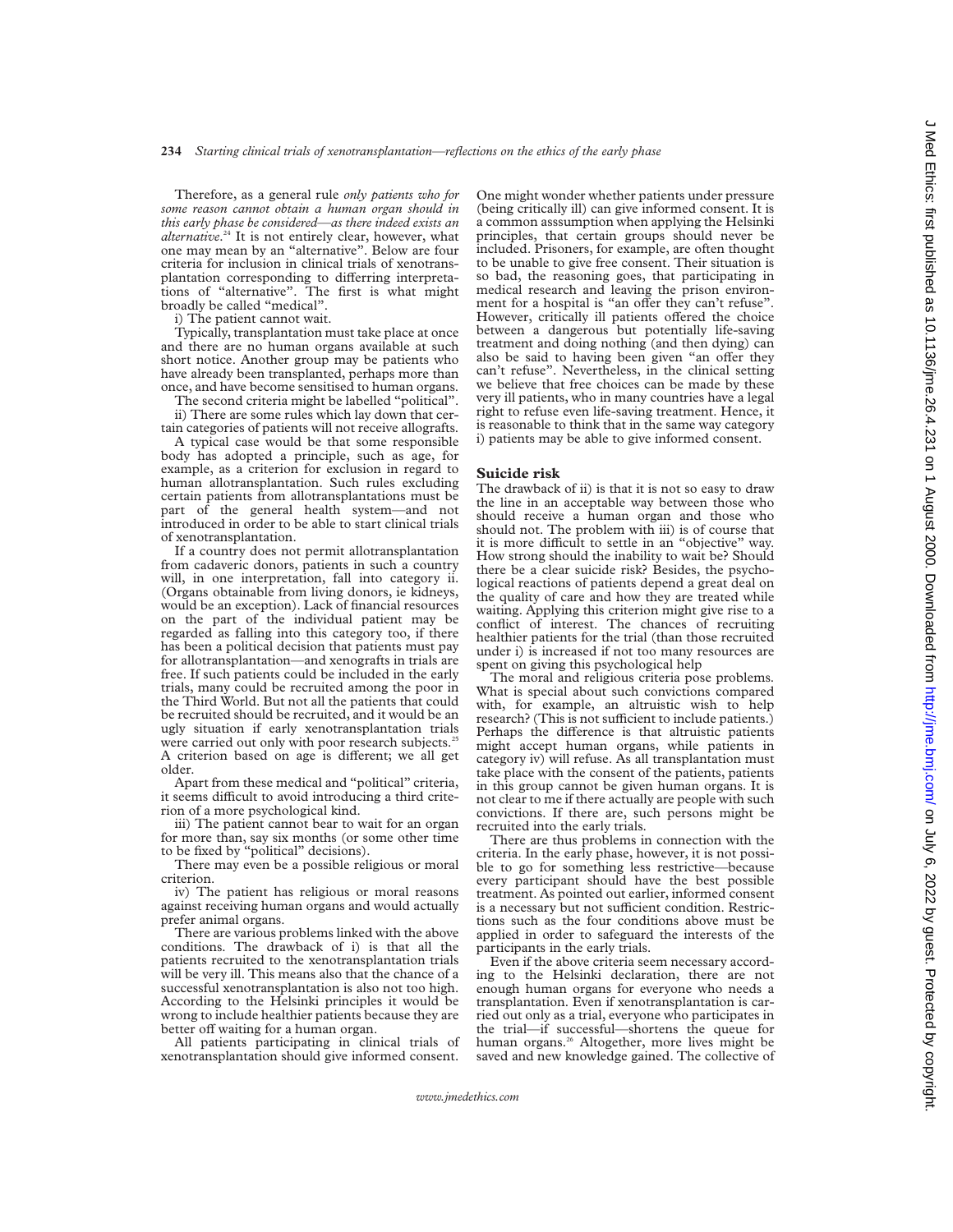patients and society at large might be said to have an interest that some patients opt for xenotransplantation even in this early phase. True, but irrelevant according to the Helsinki principles. The interests of society should under no circumstances overrule the considerations of the health of the research subject. *The conclusion must be that only those patients who cannot receive a human organ should be included in the early phase* for dangerous but potentially life-saving xenotransplantation trials.

Whether or not it is in the interests of the patient to participate depends also on the burden of long term treatment with immunosuppressive drugs and also on what restrictions are imposed on the patient to safeguard the public. The more severe the restrictions, the less attractive is the xenograft compared to allograft. The age of the patient is also relevant; it will, in the early phase, be a heavier burden to receive a xenograft at a younger than at an older age.

# **Life-quality enhancing xenotransplantations**

A typical case is a xenotransplantation involving cells, cell islets or tissue from animals carried out for pain relief, to produce insulin or to enhance the brain function for patients with Parkinson's disease. (Some cell transplantations might of course be lifesaving; they fall under the discussion in the previous section.)

There are arguments that cell and islet transplantation is less risky than organ transplantation with regard to the spread of infections.<sup>27</sup> This might be so, but a cautious approach would, in any case, impose stringent safeguards. One might also suspect that the public would be willing to accept higher risks to themselves in order to save lives than to enhance life quality. A strict control system is also important for public acceptance. It is well known that risk is not the primary factor for the public acceptance of medical applications. Moral acceptability and trust in the control mechanism are more important.<sup>28</sup> The regulations for safeguarding the public should be designed primarily to minimise the risks to the public, not to avoid problems for transplanted patients.

As in the life-saving case the important question for each particular patient is: can it be in the patient's own interest to participate in such a study? This depends on risks and available alternatives. One should also look at long term risks. For example, will receiving pig cells lower the possibility of a successful future allotransplantation, if such should be necessary?

As in the organ case, the way the regulation and monitoring is organised will be very important; severe restriction might make the otherwise good life (after xenotransplantation) a life of low life quality. The restrictions imposed are relevant to the question if it would be in the interest of patients to participate. Therefore, it should be stated in advance what restrictions and monitoring will be applied—before any informed consent can be given. Otherwise, what are they consenting to?

Does it matter what disease is targeted? Generally, the more severe the disease and the fewer alternative treatments available, the stronger the case will be. In a similar discussion on what diseases to target with somatic gene therapy, diabetes has been ruled out as not being severe enough and because there are alternatives.

A case can be made that older patients are more suitable than younger ones to be included in life-quality enhancing trials in the early phase. The same holds for patients with painful and severe diseases. The reason is that if you are old, or in severe pain and suffering, you have less to lose. If the problem of informed consent can be solved, older and sicker patients are more suitable as research subjects than younger and healthier patients, in the early phase.

Given that safeguards are in place, patients at risk of dying by suicide—if they cannot stand living with the disease or with the conventional treatment can be recruited to life-quality enhancing xenotransplantation trials in the early phase. Another possible category is old and severely sick patients with illnesses where no alternative treatments are available.

# **Concluding remarks**

Legally binding regulations should be imposed on xenotransplantation. *This means that the opt-out clause in the Helsinki declaration cannot be fully applied.* Patients in life-threatening situations (whether for medical, political, psychological or moral/religious reasons), who cannot obtain a human organ, may be recruited to clinical lifesaving xenotransplantation trials. Another possible category might be old and severely ill patients who may be asked to participate in life-quality enhancing xenotransplantation trials. Furthermore, the safeguard regime and the restrictions must be in force before trials begin—otherwise patients in the study will not know what they are consenting to.

In the public discussion of the risks of xenotransplantation for the public, important questions should be: are there any alternatives? Can the supply of human organs be increased? Can artificial organs be created, or will it be possible to create organs from one's own cells? The new technology developing around the use of human embryonic stem cells might lead to the development of tissue and perhaps organs. Technical alternatives to xenotransplantation may tip the scale in the public debate, and rightly so. In respect of new technologies, it is easier to envisage embryonic stem cell technological alternatives to xenotransplantation with cells and islet cells than to organs. In general, we should go more slowly on xenotransplantation with cells and islet cells (which are life-quality enhancing) than with life-saving xenotransplantations.

Will the public accept that the risk is worth taking and that the safeguards are adequate? My guess is that part of the answer depends on whether those involved with xenotransplantation take a responsible approach and do not simply ignore the risks. If